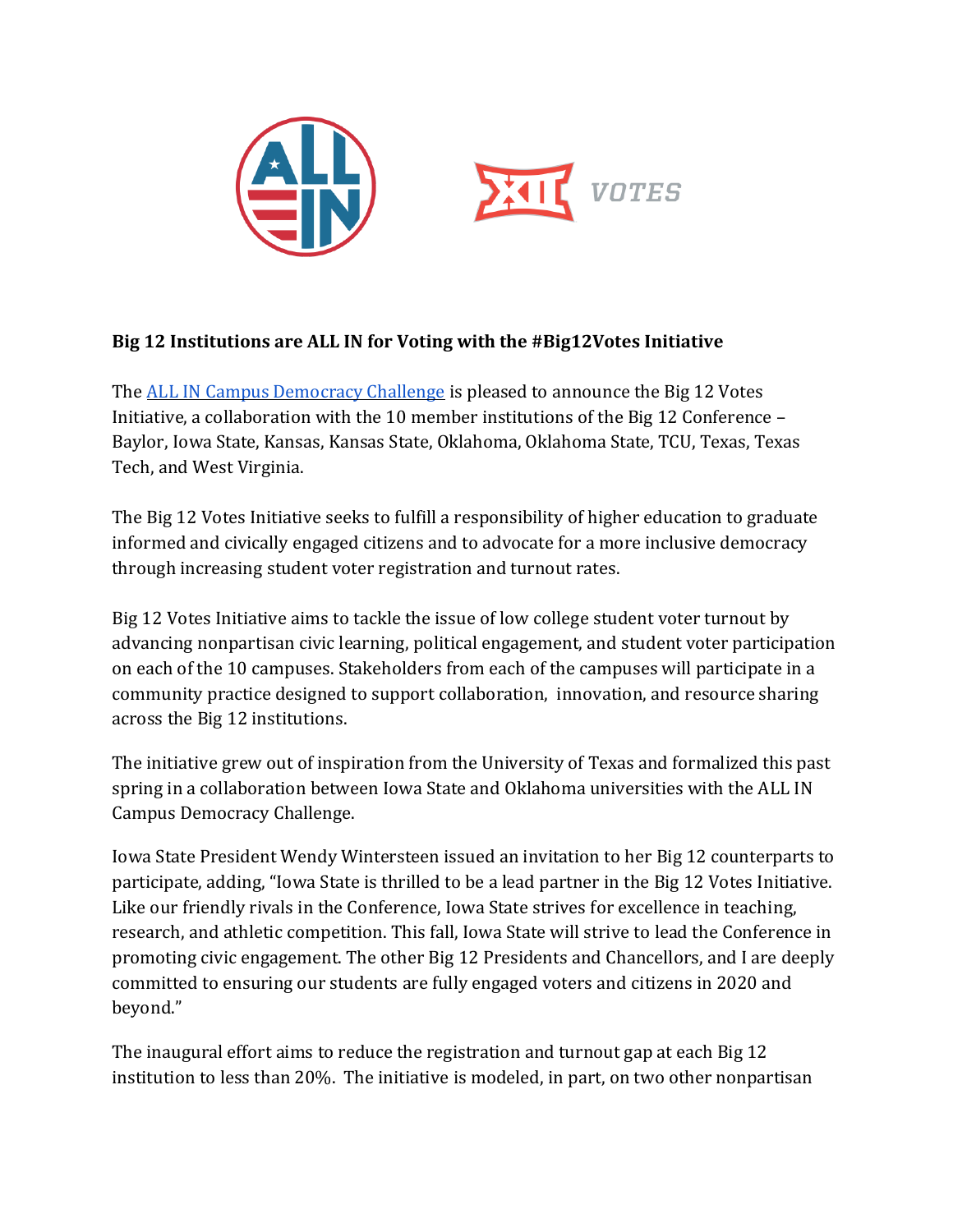college voter engagement efforts; [Southern Conference \(SoCon\) Votes](https://www.soconvotes.com/) and the [Big Ten](https://allintovote.org/bigten/)  [Voting Challenge.](https://allintovote.org/bigten/)

Jennifer Domagal-Goldman, executive director of the ALL IN Campus Democracy Challenge, says initiatives like Big 12 Votes and the other ALL IN athletic conference voting challenges "focus collective energy on adopting data-driven practices and institutionalizing campus efforts to help students develop the skills needed to be active and informed participants in our democracy."

Big 12 Votes will support voting efforts to encourage the nearly quarter-of-a-million students attending Big 12 universities to participate in the nation's electoral process. Each institution has appointed a campus coordinator to help establish and lead a campus-wide nonpartisan democratic engagement coalition of dedicated students, faculty, staff, and community partners. Additionally each of the 10 campuses commits to participating in the [National Study of Learning, Voting and Engagement,](https://idhe.tufts.edu/nslve) conducted by Tufts University, which provides more than 1,100 participating colleges and universities an opportunity to learn their student registration and voting rates.

Michael Crespin, Director and Curator, Carl Albert Congressional Research and Studies Center andProfessor of Political Science at University of Oklahoma, "The Carl Albert Center, Oklahoma Votes, and the entire University of Oklahoma campus are excited about leading the Big 12 Votes Initiative with our colleagues at Iowa State. By motivating our students to register and cast their ballots, we are instilling in our students the principles that their actions in November can change lives forever."

## \*\*\*\*

## **ALL IN Campus Democracy Challenge**

Since 2016 the [ALL In Campus Democracy Challenge,](https://www.allinchallenge.org/) a program of [Civic Nation,](https://civicnation.org/) has been supporting and recognizing campuses committed to advancing nonpartisan democratic engagement by increasing opportunities for student civic learning, political engagement, and voter participation.

## **About Big 12 Conference**

The Big 12 Conference is comprised of 10 Universities – Baylor, Iowa State, Kansas, Kansas State, Oklahoma, Oklahoma State, TCU, Texas, Texas Tech and West Virginia. The Big 12 is an NCAA Division I intercollegiate athletics conference that encompasses five states with over 40 million people within its geographic footprint. Celebrating its 25th Anniversary, the Conference has produced over 680 Academic All-America selections and claimed national championship team titles in 17 of its 23 sponsored sports. Its student-athletes and teams have combined for over 660 individual NCAA titles and 63 team national